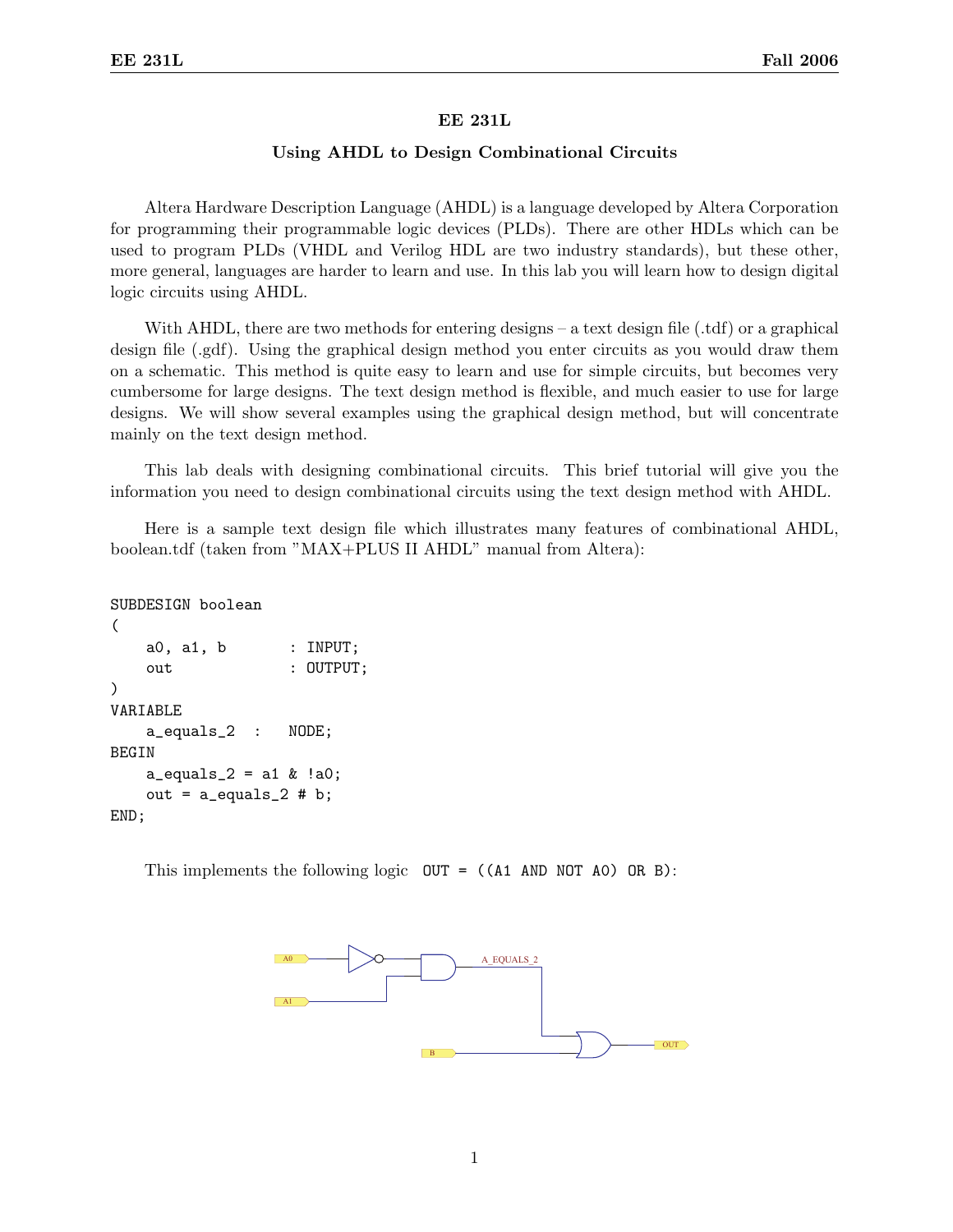Key things to note about this:

- A TDF file must have a line SUBDESIGN. The subdesign name must be the same as the file name.
- There is a section which describes the inputs and outputs.
- There is an optional variable section which describes variables (other than inputs and outputs) used in the code which follows. In this example, the variable a\_equals\_2 is declared to be a NODE, which is used to store the value of an intermediate expression, and requires no extra logic.
- The code is surrounded by a BEGIN and an END.
- Each line of code ends with a semicolon.
- Outputs must be on the left hand side of an equal sign.
- Inputs must be on the right hand side of an equal sign.
- Nodes can be on either side of an equal sign.
- Boolean expressions are written using ands (& or AND), ors (# or OR), exclusive ors (\$ or XOR). nots (! or NOT), nands (!  $\&$  or NAND), nors (!  $\#$  or NOR), and exclusive nor (!  $\$$  or XNOR).

Here is an example of a more TDF file which implements Boolean logic using a truth table (also taken from the "MAX+PLUS II AHDL" manual):

```
TITLE "EE 231 Example TDF File";
SUBDESIGN example1
(
   i[3..0] : INPUT;
   ascii_code[7..0] : OUTPUT;
)
BEGIN
   DEFAULTS
       ascii_code[7..0] = B"00111111"; % ASCII question mark %
   END DEFAULTS;
   TABLE
       i[3..0] \Rightarrow ascii_code[];
       B"1000" => B"01100001"; % "a" %
       B"0100" => B"01100010"; % "b" %
       B''0010'' => B''01100011''; % "c" %
       B''0001'' => B''01100100''; % "d" %
   END TABLE;
END;
```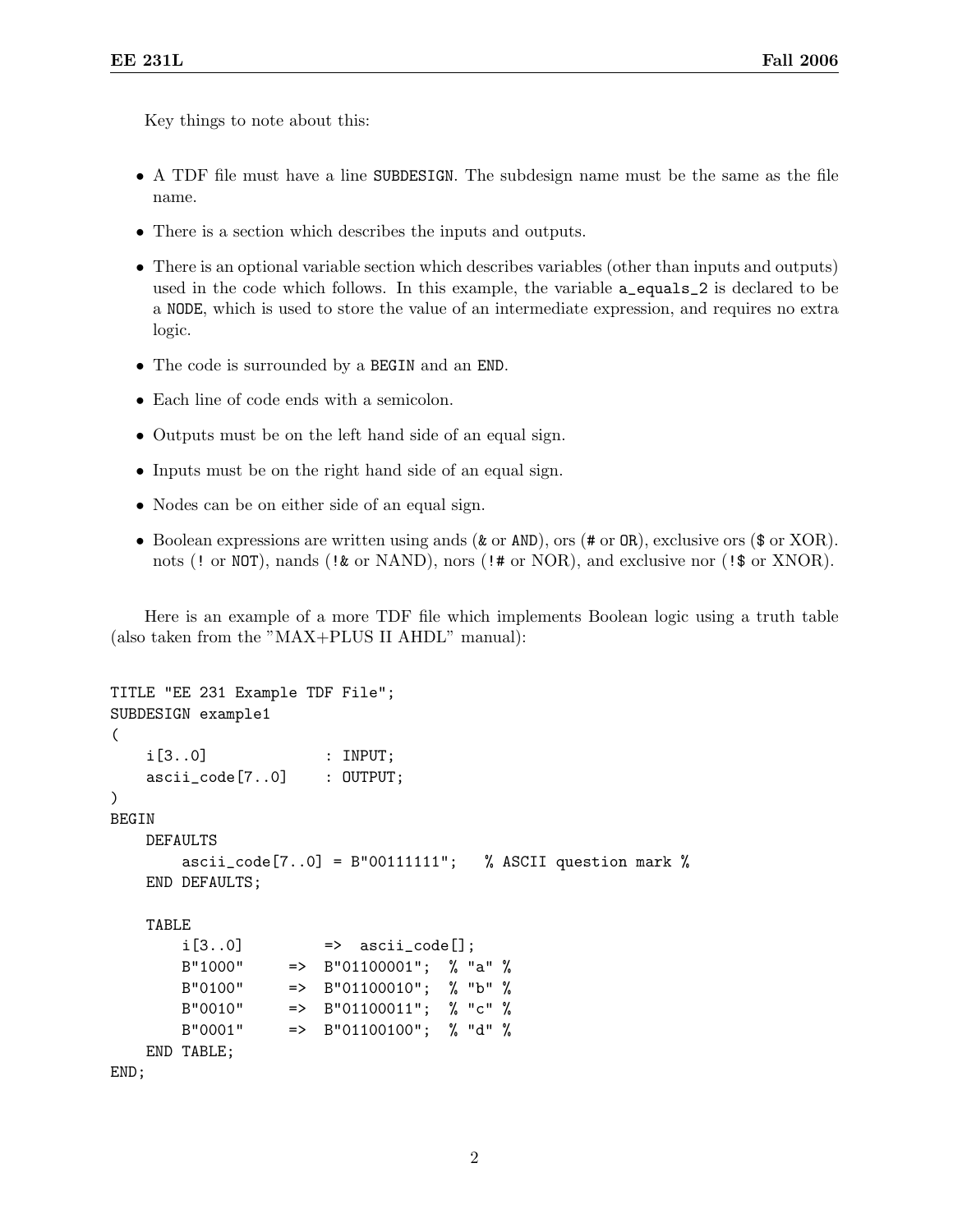This shows several features of AHDL:

- 1. An optional TITLE statement can be used. This puts the specified title on the output files generated by the Altera compiler.
- 2. Multiple inputs and outputs can be grouped together into a group. One can refer to a subset of the group be using brackets –  $\text{asci\_code}[1]$  or  $\text{asci\_code}[1..0]$ . All elements of the array can be referred to as ascii\_code[] or ascii\_code[7..0].
- 3. A DEFAULTS section indicates default values to use for a variable. For this program, the inputs i[] can have one of 16 values. The program specifies the output ascii\_code[] for 4 of the possible 16 values. The DEFAULTS section tells the Altera compiler that, if the inputs are in one of the other possible states, the output should be an ASCII question mark.
- 4. Comments are entered by surrounding them with percent (%) signs.
- 5. A binary number can be entered with the following notation: B"1100". Other ways to enter this number are: decimal  $(12)$ , octal  $(0"14"$  or  $Q"14")$  and hexadecimal  $(X"C"$  or  $H"C"$ ).

A third way to enter a Boolean expression is with a CASE statement. Here is code to implement the above logic with a CASE statement:

```
TITLE "EE 231 Example TDF File";
SUBDESIGN example2
(
    i[3..0] : INPUT;
    ascii_code[7..0] : OUTPUT;
\lambdaBEGIN
    CASE i[] is
        WHEN B"1000" =>
            ascii_code[] = B"01100001"; % "a" %
        WHEN B"0100" =>
            ascii_code[] = B"01100010"; % "b" %
        WHEN B"0010" =>
            ascii_code[] = B"01100011"; % "c" %
        WHEN B"0001" =>
            ascii_code[] = B"01100100"; % "d" %
        WHEN OTHERS =>
            ascii_code[] = B''00111111"; % ASCII question mark %
    END CASE;
END;
```
- The CASE statement is similar to the switch statement in C.
- Quartus II will use less resources if you use a DEFAULTS block rather than a WHEN OTHERS block to specify the default values.